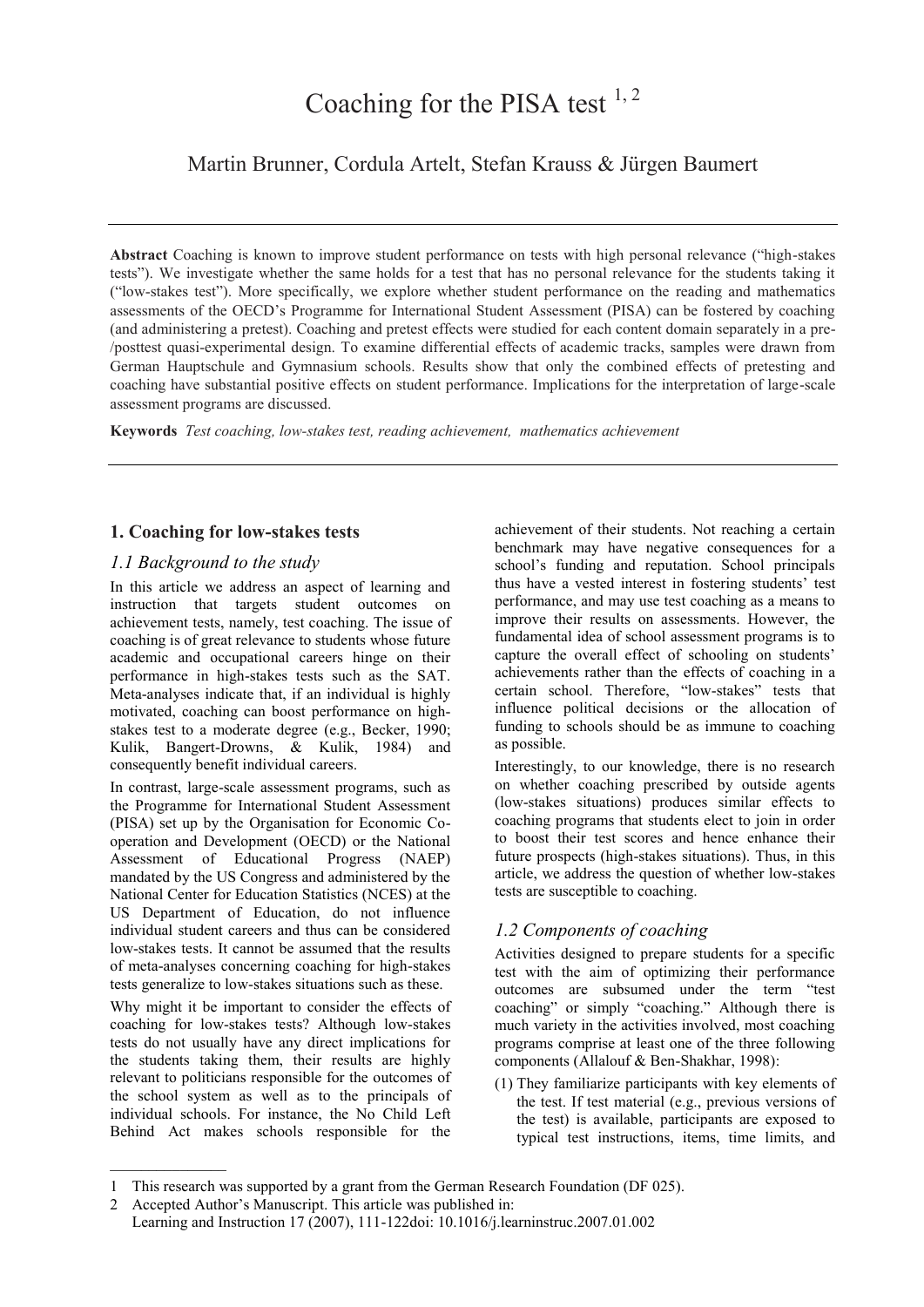question-and-answer formats by training under authentic conditions ("familiarity approach"). From this perspective, implementing a pretest as a control condition in an experimental design also qualifies as coaching for the posttest.

- (2) Participants are prepared for the content of the test. Students studying for a mathematics test, for example, receive targeted coaching in the topics likely to come up ("content approach").
- (3) Participants are taught "test-wiseness" strategies. In one of the seminal works on this topic, Millman, Bishop, and Ebel (1965) characterize test-wiseness as the individual's ability to utilize the characteristics and formats of the test or test-taking situation to do well ("test-wiseness approach"). For instance, students learn general test-taking strategies (e.g., not to waste too much time on difficult items) as well as specific strategies for certain item types (e.g., how to use distractors in multiple-choice questions to infer the right answer).

Components 1 to 3 can be applied to both low- and high-stakes tests. Note that component 2 bears the strongest resemblance to the instruction provided in ordinary school lessons. Regular school instruction and cognitive training programs usually differ from coaching programs in that the former aim to enhance more general, transferable abilities, rather than to improve student outcomes on a specific test (Hasselhorn & Hager, 2001).

# *1.3 Effects of coaching and pretesting*

To date, research on coaching has concentrated on how, and to what extent, it is possible to improve students' scores on high-stakes tests. In the following, we summarize the relevant findings from this field of research. Numerous studies have explored the effects of test coaching and pretesting on performance in ability tests (e.g., Allalouf & Ben-Shakhar, 1998; LeGagnoux, Michael, Hocevar, & Maxwell, 1990; Powers, 1985, 1987; Powers & Rock, 1999). The major findings of these studies are summarized in the reviews by Bond (1989) and Powers (1993), and in various meta-analyses (Becker, 1990; DerSimonian & Laird, 1983; Kulik, Bangert-Drowns, et al., 1984; Kulik, Kulik, & Bangert-Drowns, 1984; Messick & Jungeblut, 1981; Samson, 1985; Willson & Putnam, 1982). Table 1 documents the results of the most frequently cited meta-analyses by Becker (1990) and Kulik, Bangert-Drowns, and Kulik (1984).

Table 1 reports both the incremental effects of coaching (upper half) and the effects of pretesting (lower half). Although pretesting can be considered a coaching activity in its own right, it is considered separately. This is because the incremental effects of a coaching program are usually measured by comparing the achievement gains of a group that worked on preand posttests *and* took part in coaching with the gains of a group that only took the pre- and posttests. Hence, the incremental coaching effects reported in Table 1 reflect the effects of all coaching activities (as summarized in section 1.2) *except for* taking the pretest.

|  | Table 1: Effects of coaching and of pretesting on test performance |
|--|--------------------------------------------------------------------|
|  |                                                                    |

| Meta-analysis                           | Sample                                                          | Number of<br>studies | Test                                       | Mean<br>effect size |
|-----------------------------------------|-----------------------------------------------------------------|----------------------|--------------------------------------------|---------------------|
| Incremental effects of coaching         |                                                                 |                      |                                            |                     |
| Becker (1990)                           | All coaching studies relating to the                            | 70                   | SAT-M                                      | 0.38                |
|                                         | <b>SAT</b>                                                      | 70                   | SAT-V                                      | 0.26                |
|                                         | - of which published                                            | 25                   | SAT-M                                      | 0.18                |
|                                         |                                                                 | 25                   | SAT-V                                      | 0.13                |
|                                         | - of which unpublished                                          | 45                   | SAT-M                                      | 0.46                |
|                                         |                                                                 | 45                   | SAT-V                                      | 0.31                |
| Kulik, Bangert-Drowns<br>et. al. (1984) | Coaching studies with a control group<br>design                 | 38                   | SAT (total score) and<br>other assessments | 0.33                |
|                                         | - of which SAT                                                  | 14                   | SAT (total score)                          | 0.15                |
|                                         | – of which other assessments                                    | 24                   | Various assessments                        | 0.43                |
| <i>Effects of pretesting</i>            |                                                                 |                      |                                            |                     |
| Becker (1990)                           | All coaching studies (incl. pretest)                            | 16                   | SAT-M                                      | 0.16                |
|                                         | relating to SAT                                                 | 28                   | SAT-V                                      | 0.23                |
| Kulik, Bangert-Drowns<br>et. al. (1984) | Coaching studies (incl. pretest) with a<br>control group design | 20                   | SAT (total score) and<br>other assessments | 0.24                |
|                                         | - of which SAT                                                  | 14                   | SAT (total score)                          | 0.21                |
|                                         | – of which other assessments                                    | 14                   | Various assessments                        | 0.25                |

*Note:* Effect sizes correspond to mean achievement gains from pre- to posttest. Becker (1990) calculated the change in the standardized mean scores from pre- to posttest for coached und uncoached groups separately, and took the difference between these figures as the mean effect size. This yields the incremental effect of coaching over and above simply taking the same test (or a parallel version of it) twice. The mean effect sizes calculated by Kulik, Bangert-Drowns, and Kulik (1984) using a slightly different method can be interpreted in the same way.  $SAT-M = SAT$  mathematics score;  $SAT-V = SAT$  verbal score.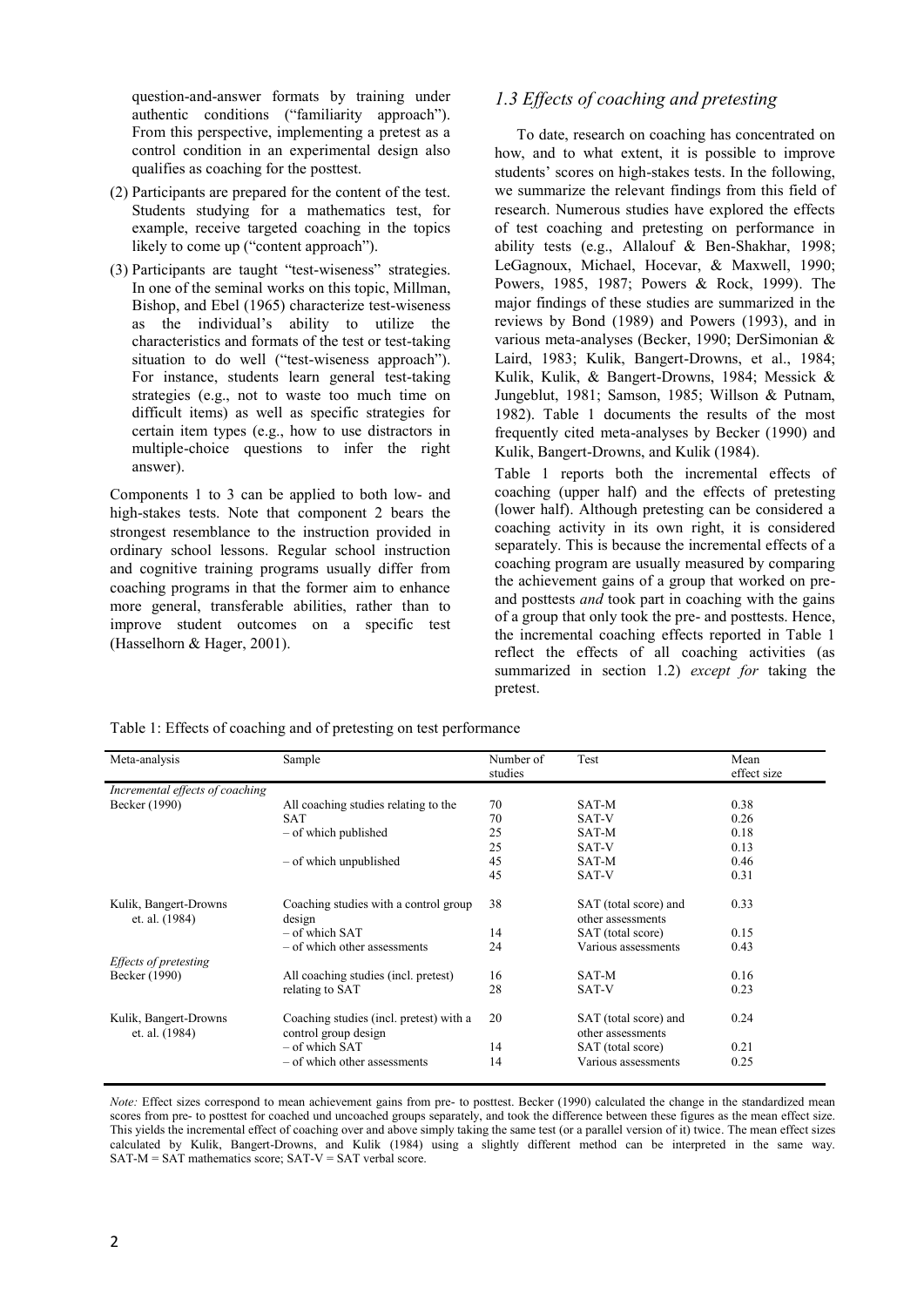The effects of pretesting constitute the impact that the very act of working on a pretest has on performance in the posttest. The effects observed for participants who took a pre- and posttest without participating in a coaching program are presented in the lower half of Table 1. First, we discuss coaching effects.

#### *1.3.1 Effects of coaching*

Coaching effects tend to be smaller for the Scholastic Aptitude Test (SAT, i.e., the test that regulates college admission in the United States) than for other assessments (Kulik, Bangert-Drowns, et al., 1984). Moreover, coaching has more pronounced positive effects on performance in the mathematics part of the SAT (SAT-M) than in the verbal part (SAT-V) (Becker, 1990; Kulik, Bangert-Drowns, et al., 1984).

Which components of coaching programs are particularly effective? In the most comprehensive meta-analysis to date, Becker (1990) found instruction in test-wiseness strategies (cf. Samson, 1985) and exposure to typical test items to be the most effective elements of SAT coaching programs (for an overview see Powers, 1988). Moreover, because it is difficult to disentangle the effects of test-wiseness instruction from those of the other components of coaching programs, its effectiveness may in fact be underestimated (Becker, 1990; Kulik, Bangert-Drowns, et al., 1984).

Flippo, Becker, and Wark (2000) determined that the most effective coaching programs last between six and nine hours. According to Bunting and Mooney (2001), the minimum time needed to produce an effect over and above the effect of simply taking a pretest is three hours of coaching. However, the relationship between the length of the program and achievement gains is very weak. On average, ten hours of coaching increases test performance by 0.07 standard deviations (Becker 1990).

It is interesting to note that the published and unpublished coaching studies in Table 1 differ in terms of their mean effect sizes. Because published studies tend to be better controlled than unpublished studies, the true effects of test coaching are likely to be better represented by the more conservative effect sizes reported in the published studies. Powers and Camara (1999) also point out that many of the studies conducted by commercial coaching companies fail to use a control group design and have numerous other methodological flaws, making it reasonable to assume that they tend to overestimate the total effects of test coaching.

#### *1.3.2 Effects of pretesting*

In many studies designed to measure the effects of coaching, a pretest is administered prior to the coaching program to assess participants' baseline capabilities. The achievement gains of students who sit the pre- and a posttest without taking part in any coaching activities provide an estimate of the effects of simply taking a pretest. In these cases, the pretest is usually a parallel form of the posttest. As shown in the lower half of Table 1, pretesting has a small incremental effect that is, rather surprisingly, similar

in magnitude to the incremental effect of test coaching. The effect of pretesting tends to be larger for the verbal part of the SAT (Becker, 1990) and seems to be independent of the test employed (Kulik, Bangert-Drowns, & Kulik,1984).

A few studies have investigated the effects of pretesting without addressing coaching. Burke (1997) and LeGagnoux and colleagues (1990), for instance, found that the effects of pretesting seem to differ across cognitive abilities subtests. Moreover, the magnitude of pretest effects is dependent on how similar the pre- and posttest material is, and on the number of pretests administered (Kulik, Kulik, et al., 1984). The strongest effects of pretesting can be expected when less than two weeks expire between the pre- and the posttest (Willson  $&$  Putnam, 1982), but pretest effects can last several years (Burke, 1997; Kulik, Kulik, et al., 1984).

# *1.4 Research questions*

High-stakes tests (e.g., the SAT) differ from lowstakes test in one major respect – the results of highstakes tests are crucial for the future educational careers of the students taking them (e.g., as the decisive criterion for college entry), whereas the results of low-stakes assessment have no direct implications for individual students. Given that the results of "low-stakes" tests (e.g., the large-scale assessments implemented in NAEP or PISA) can serve as a basis for political decisions (e.g., funding), however, it is surprising research has not yet considered coaching effects in the context of lowstakes tests.

Since 2000, the OECD's Programme for International Student Assessment (PISA) has been assessing 15 year-old students' reading, mathematics, and science literacy in a three-year testing cycle. More than 150,000 students from over 30 different countries participated in each of the first two assessments: PISA 2000 and PISA 2003 (OECD, 2001, 2004). The performance of German students was unexpectedly low in PISA 2000 (and only marginally better in PISA 2003), prompting a controversial political discussion. It seems reasonable to assume that those with highstakes interests in the results may have been tempted to try to improve students' performance in PISA 2003 by prescribing coaching in their area of responsibility.

In this article, we empirically investigate whether the PISA assessments are susceptible to coaching. We cannot simply generalize findings on coaching for high-stakes tests to the low-stakes PISA assessment because previous studies have shown students' motivation to participate in coaching programs to be a crucial factor for their success (Allalouf & Ben-Shakhar, 1998, Powers, 1987). As students taking low-stakes tests have no vested interests in their personal results, they might not be motivated to learn from the coaching program.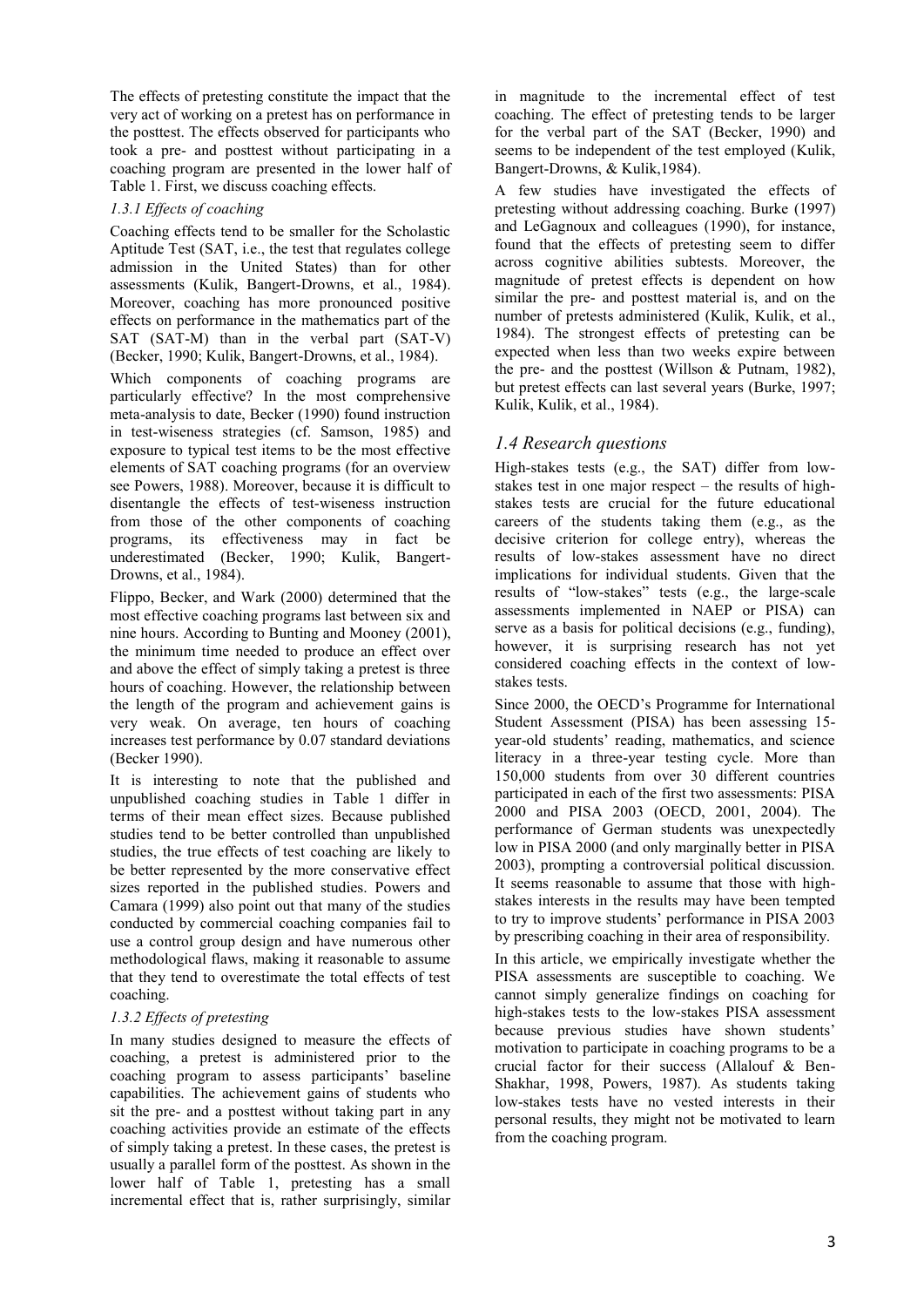In particular, we address the following research questions:

- (1) *Effects of "authentic" coaching.* What is the effect of coaching conducted by a class teacher? Here, we are interested in the effects of coaching activities that might actually have been implemented by the teachers of students participating in PISA 2003.
- (2) *Effects of pretesting*. Previous research has shown the effects of pretesting to be similar in size to the effects of coaching in high-stakes tests. Therefore, we empirically investigate the effect of pretesting on performance on the PISA test.
- (3) *Domain specificity*. In high-stakes tests, the susceptibility to coaching has been shown to differ across mathematical and verbal subtests. Assuming that coaching effects (or pretest effects) are found, we will investigate whether these effects differ across content domains (mathematics and reading).
- (4) *The role of prior knowledge*. Students with more prior knowledge might gain more benefit from coaching (Kulik, Kulik, et al., 1984) or from taking a pretest (Kulik, Bangert-Drowns, et al., 1984). We investigate whether the effects of coaching (or pretesting) differ between students attending the college-track Gymnasium (indicating high prior knowledge) and students attending the vocational-track Hauptschule (indicating low prior knowledge).

# **2. Method**

### *2.1 Study design*

Effects of coaching and pretesting on performance on the PISA test were investigated for the domains of reading and mathematics separately in a pre/post-test quasi-experimental design (*reading study* and *mathematics study*). For both domains, the effects were studied separately for students attending Hauptschule and Gymnasium schools. Our study used the original PISA materials, but was independent from and not embedded in the PISA 2003 assessment organized by the OECD. The design of the study is illustrated in Table 2.

## *2.2 Sample*

Based on the information available on schools that had participated in PISA 2000, we selected schools that were comparable in terms of (a) the percentage of students with immigration backgrounds and (b) students' socioeconomic background characteristics. We asked the principals of these schools whether their 9<sup>th</sup> grade German or mathematics teachers would agree to participate in our study. These teachers then decided, in consultation with their principals, which condition was to be implemented at their school. Entire  $9<sup>th</sup>$  grade classes were sampled from 11 Hauptschulen (33 classes) and 11 Gymnasium schools (33 classes), with all students in each school being assigned to the same quasi-experimental condition. Data were obtained from a total of 1,323 students. A detailed sample description is given in Table 2.

| Academic track    | Group<br>(quasi-xperimental<br>condition) | $1st$ week<br>Pretest | $2nd$ week      | $3rd$ week<br>Posttest | $N:$ number<br>of students<br>(number of<br>classes) | Mean age<br>(SD) | Percentage<br>female | Percentage<br>native<br>speakers |
|-------------------|-------------------------------------------|-----------------------|-----------------|------------------------|------------------------------------------------------|------------------|----------------------|----------------------------------|
| Mathematics study |                                           |                       |                 |                        |                                                      |                  |                      |                                  |
| Hauptschule       | Pretest                                   | M <sup>b</sup>        | Regular lessons | $M, R^b$               | 97(7)                                                | 16.2(1.0)        | 50.0                 | 68.1                             |
|                   | Pretest $\&$<br>coaching <sup>a</sup>     | M                     | Coaching        | M, R                   | 164(10)                                              | 16.1(0.9)        | 45.0                 | 85.4                             |
| Gymnasium         | Pretest                                   | M                     | Regular lessons | M, R                   | 154(7)                                               | 15.6(0.7)        | 54.7                 | 86.6                             |
|                   | Pretest $&$<br>coaching                   | M                     | Coaching        | M, R                   | 252(10)                                              | 15.6(0.8)        | 71.7                 | 82.5                             |
| Reading study     |                                           |                       |                 |                        |                                                      |                  |                      |                                  |
| Hauptschule       | Pretest                                   | R                     | Regular lessons | R, M                   | 139(7)                                               | 16.0(1.0)        | 43.0                 | 87.6                             |
|                   | Pretest &coaching                         | R                     | Coaching        | R, M                   | 176(9)                                               | 16.1(0.7)        | 34.9                 | 70.0                             |
| Gymnasium         | Pretest                                   | R                     | Regular lessons | R, M                   | 196(9)                                               | 15.6(0.7)        | 60.5                 | 93.3                             |
|                   | Pretest &coaching                         | R                     | Coaching        | R, M                   | 145(7)                                               | 15.7(0.7)        | 61.5                 | 95.1                             |

Table 2: Study design and student characteristics by group

<sup>a</sup> In the text, this group is termed "coaching group."

<sup>b</sup> M: PISA mathematics test. R: PISA reading test. The administration of R and M was counterbalanced in the posttest

Student participation was contingent on parental consent. In order to provide informed consent, parents and students were informed about the study design (e.g., students in the pretest condition knew that students from other schools would practice for the PISA test and vice versa). Only data from students

who participated in both the pretest and posttest were included in our analyses. For detailed sample descriptions, see Table 2. Note that students who participated in PISA 2000 were not included in our sample as they had either finished school or progressed to higher grades.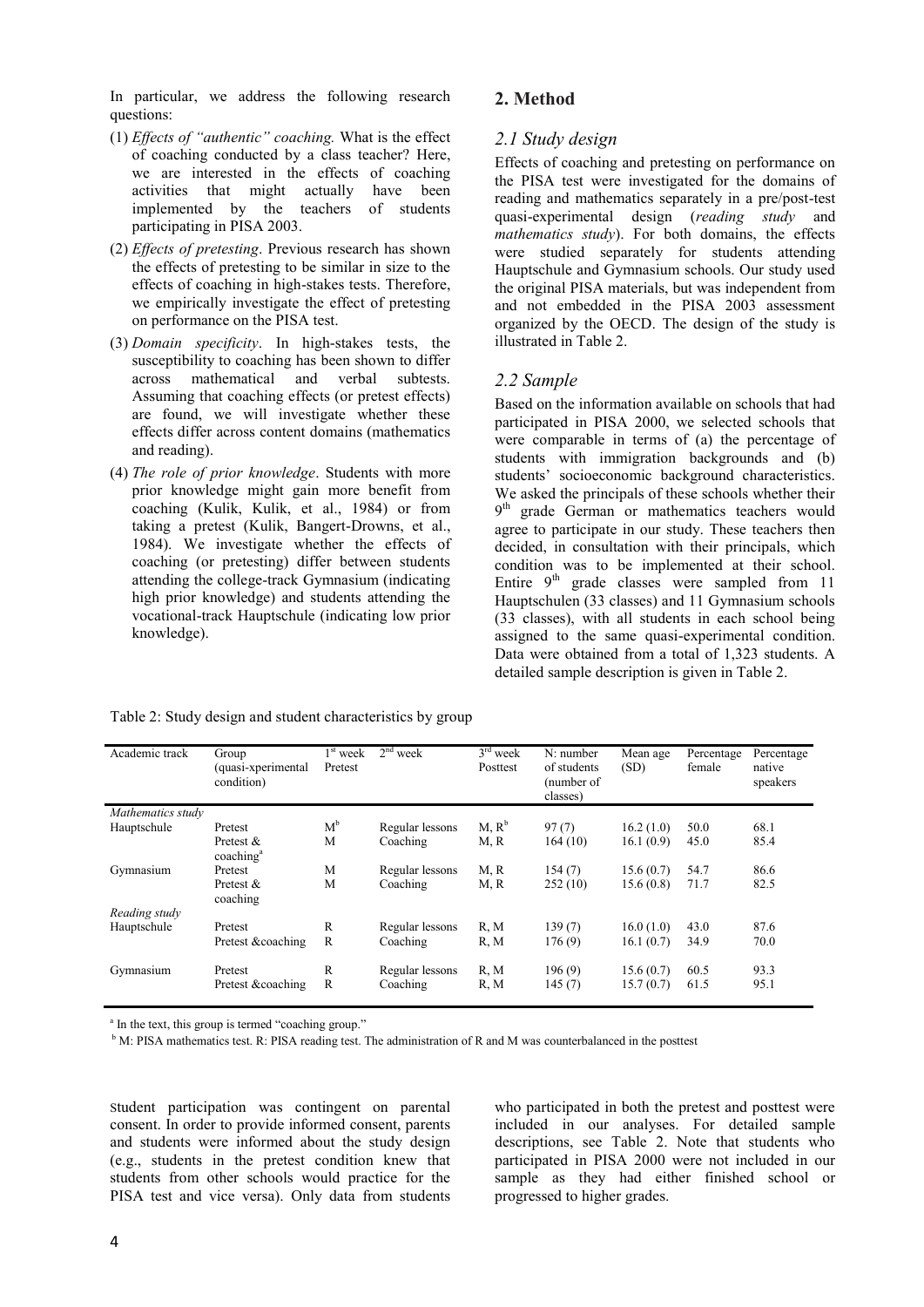### *2.3 Coaching activities*

What would be the effects of teachers deciding (or being instructed to) coach their students for an upcoming PISA assessment? In other words, what are the effects of *authentic coaching*? This question cannot be addressed by prescribing coaching activities to teachers (e.g., materials prepared by professional coaching companies); rather, teachers must be allowed to design their own coaching programs.

In a pilot study, we asked 72 teachers (not participating in the present study) to imagine that they were planning to prepare their students for the PISA test. On average, teachers stated that they would dedicate 3 (mathematics) or 4.5 (German) hours to PISA coaching. Moreover, teachers indicated that they would focus on the content of the upcoming test and use original test items from previous tests. Interestingly, none of the teachers mentioned instruction in test-wiseness strategies. In general, there was no great variability in the approaches that German and mathematics teachers identified for PISA preparation.

Based on this information, we asked the teachers in the present study to dedicate four lessons (each lasting 45 minutes) to coaching activities in the second experimental week, giving an approximate total of 3 hours of coaching. We provided the teachers in the coaching condition with released PISA items, as well as with the framework document outlining the theory behind the construction of the PISA tests. We did not provide any information on coaching activities (e.g., teaching test-wiseness skills).

### *2.4 Measurement instruments*

All tests were conducted by trained administrators. Pre- and posttests were administered to all student participants. In order to control for selection effects, we also obtained data on students' sociodemographic and motivational characteristics as well as on their reasoning ability and school grades.

The items measuring the dependent variables (reading and mathematics literacy) were selected from the sizeable PISA 2000 item pool (for a description of the literacy framework and sample items see OECD, 1999). The time allocated for each booklet was 1 hour, allowing almost all students to work through all items without time pressure.

The items of both the reading scale and the mathematics scale can be approximated by a unidimensional Rasch model (Adams & Wu, 2002; Klieme, Neubrand, & Lüdtke, 2001). This allowed us to construct parallel test forms (with no item overlap) for both measurement points and to compare students' performance at pre- and posttest. To increase the statistical power of the study, we compiled separate test booklets that ensured maximum reliability for students attending Gymasium and Hauptschule, respectively. The student achievement data were scaled with Conquest (Wu, Adams, & Wilson, 1998) while anchoring the item parameters to the values derived in the PISA 2000 study. This produced a

weighted likelihood estimate (WLE; Warm, 1989) for the reading or mathematics achievement of each student at the pre- and posttest. All WLE parameters were linearly transformed to the metric of the PISA 2000 study (PISA metric:  $M = 500$ , SD = 100). Differential booklet difficulty was controlled using the method outlined in Adams and Wu (Adams & Wu, 2002), including cognitive, motivational, and sociodemographic student characteristics as background variables.

## *2.5 Implementation check*

We checked whether the teachers' implementation of authentic coaching met our requirements by analyzing whether the teachers spent as much time as we had instructed on coaching their students, whether they thought that the treatment was authentic, and what kind of approaches and materials/items they used in their coaching lessons.

The main implementation check concerns the time teachers spent coaching students for the test, as well as the time they spent preparing for lessons (see Table 3). In two of the nine Hauptschule reading classes, the treatment was not implemented as intended, with only 30 minutes being allocated to coaching. Table 3 thus presents data for both the whole group of nine Hauptschule reading classes and, separately, for the group of seven classes in which the treatment was implemented as intended. Overall, our requirement of 3 hours being allocated to coaching was met in most classes. As indicated by the standard deviation, there are a few classes where fewer than 3 lessons were dedicated to coaching. Because the time actually spent on coaching exceeded one hour, however, these classes were not excluded from the analysis.

Teachers' self-reports provided additional support for the authenticity of the treatment and its implementation. Most of the teachers said that they would have coached their students in the way we suggested if they had been selected for the real PISA test. Only two teachers indicated that they would have spent more time on coaching.

Prior to coaching, teachers were also asked to predict the average achievement gain of their class, given that the maximum test score on the PISA test was 100 points. In both subjects, the mean anticipated achievement gain was 10.7 points, with a smallest anticipated gain of 5 points. Teachers thus seem to have been rather positive about the beneficial effects of their intervention, another sign that the treatment had been implemented successfully.

Furthermore, teachers were asked to write protocols about their preparation for the coaching lessons and to list the materials and items they used. In general, teachers used the materials and items we provided. Moreover, 29% of teachers also used their own materials and items (31% in reading and 27% in mathematics classes).

In terms of teaching approaches, the most notable difference between the regular classes and the coaching classes is the more frequent use of repetition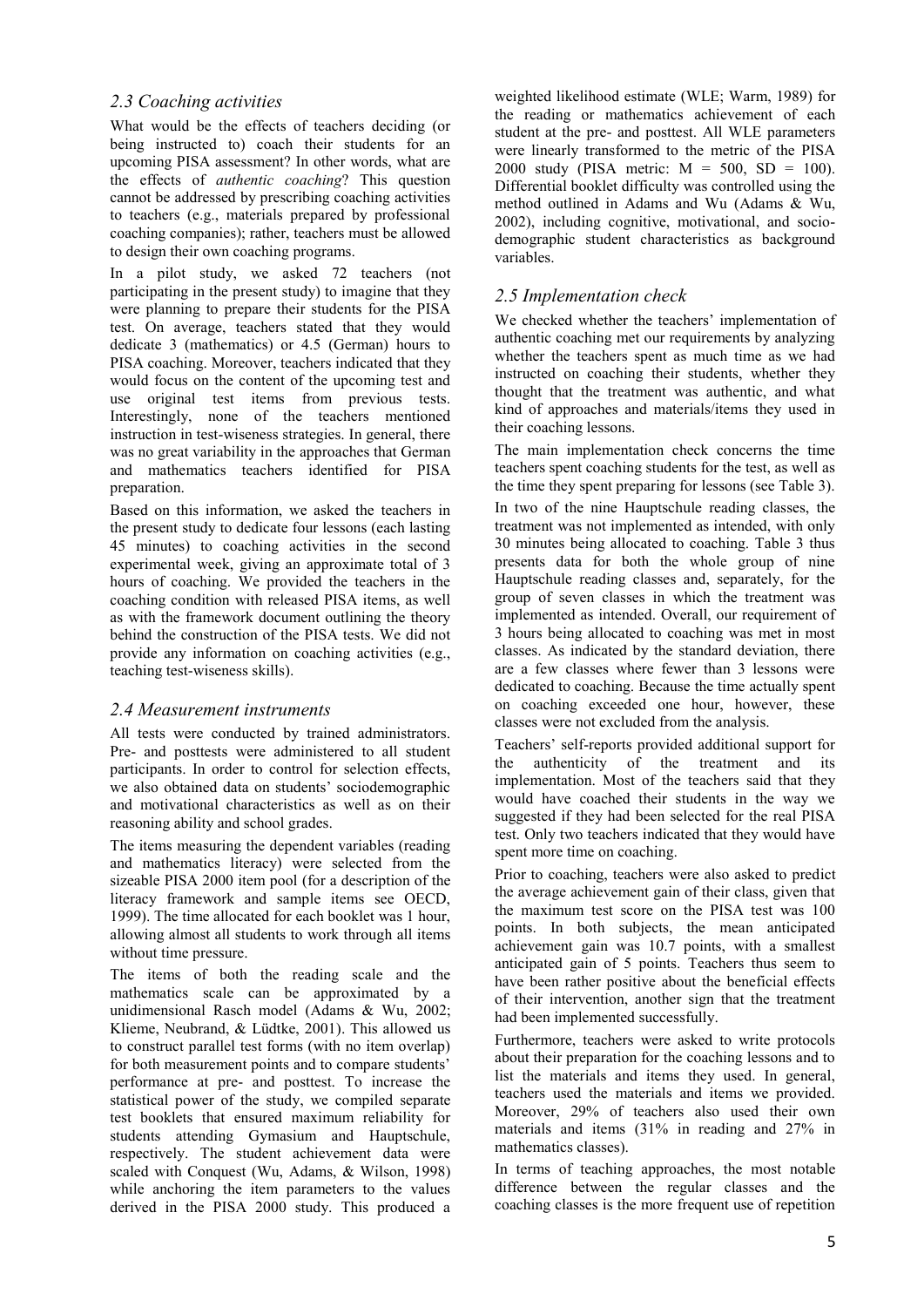and rehearsal techniques during coaching. Although test-wiseness strategies were neither included in the materials sent to teachers nor suggested as the content of lessons, half of the coaching teachers made their students aware of at least one test-taking strategy.

### *2.6 Statistical analyses*

As indicated by the teachers' responses in our pilot study as well as by the implementation check (see Table 3), teachers did not use pretests as a means of coaching their students. In order to calculate the effect of *authentic* coaching, we therefore have to estimate the incremental effect of coaching without the effect of the pretest.

Incremental coaching effects were estimated for each academic track and content domain separately by running regression analyses with the post-test achievement score as the dependent variable. A significant unstandardized regression weight of a dummy variable indicating the treatment condition represents the incremental effects of test coaching in the PISA metric: Students who participated in a coaching program were coded as 1 and students who worked on the pre- and posttest only were coded as 0.

To control for differences between quasi-experimental conditions, we included student characteristics such as gender, age, parents' occupational status (Ganzeboom, de Graaf, Treiman, & de Leeuw, 1992), and

immigration status (Kunter et al., 2002) in the regression model. Furthermore, we included an "effort thermometer" tapping test motivation (Kunter et al., 2002), cognitive ability measures (in particular, the figural analogies subtest from the Cognitive Abilities Test (KFT; Heller & Perleth, 2000), the estimation, number sequences, fact-opinion, word knowledge, and verbal analogies subtests from the Berlin Intelligence Structure Test (Jäger, Süß, & Beauducel, 1997)) and, of course, achievement in the pretest.

As we are dealing with clustered data (students nested within classes), the standard errors of our statistics had to be corrected (e.g., Snijders & Bosker, 1999). To obtain standard errors that take the clustered nature of the data into account, we used the Mplus 3.01 program (Muthén & Muthén, 1998-2004) with the complex option for all analyses.

Data on the predictor variables were missing for some students (the highest percentage of missing data being 11% for parents' occupational status). We therefore imputed five data sets (cf. Schafer & Olsen, 1998) using Norm (Schafer, 2000). All regression analyses were run five times with Mplus, and the results combined according to the formula proposed by Rubin (1987).

The significance level was set to  $p \leq .05$  for all inferential statistical analyses.

| Academic track          | M         | Minutes allocated to<br>coaching in class | Number of lessons allocated to<br>coaching | Minutes teachers spent preparing<br>for coaching lessons |  |  |
|-------------------------|-----------|-------------------------------------------|--------------------------------------------|----------------------------------------------------------|--|--|
|                         | <b>SD</b> |                                           |                                            |                                                          |  |  |
| Mathematics study       |           |                                           |                                            |                                                          |  |  |
| Hauptschule $(N=10)$    | M         | 135.0                                     | 3.7                                        | 252                                                      |  |  |
|                         | <b>SD</b> | 27.1                                      | 0.7                                        | 138.0                                                    |  |  |
| Gymnasium $(N=10)$      | M         | 117.3                                     | 3.3                                        | 92.35                                                    |  |  |
|                         | <b>SD</b> | 27.5                                      | 0.5                                        | 61.59                                                    |  |  |
| Reading study           |           |                                           |                                            |                                                          |  |  |
| Hauptschule $(N=7/9)^a$ | M         | 128.6 / 109.4                             | 4.1 / 3.4                                  | 154.2 / 123.1                                            |  |  |
|                         | <b>SD</b> | 43.1 / 53.2                               | 0.9 / 1.6                                  | 93.7 / 97.8                                              |  |  |
| Gymnasium $(N=6)^b$     | M         | 116.3                                     | 3.2                                        | 50.8                                                     |  |  |
|                         | <b>SD</b> | 23.2                                      | 0.8                                        | 13.9                                                     |  |  |

Table 3: Time spent on coaching-related activities by subject and school type

a: Data based on either 7 or 9 classes, see text for details.

b: One teacher did not provide data concerning the time spent on coaching activities. However, we were able to infer from lesson protocols that this teacher did prepare her students for the PISA reading test.

### **3. Results**

In order to address research question 1 (effects of authentic coaching), we need to disentangle the combined effects of coaching and pretesting. Therefore, we first report our findings for research question 2 (effects of pretesting, see section 3.1) before going on to document the combined effects of

pretesting and coaching (see section 3.2). Finally, we estimate the incremental effects of authentic coaching by comparing the performance gains of the pretest and coaching groups while controlling for differences between the quasi-experimental conditions (see section 3.3). This procedure allows us to address research questions 3 (domain specificity) and 4 (role of prior knowledge) simultaneously.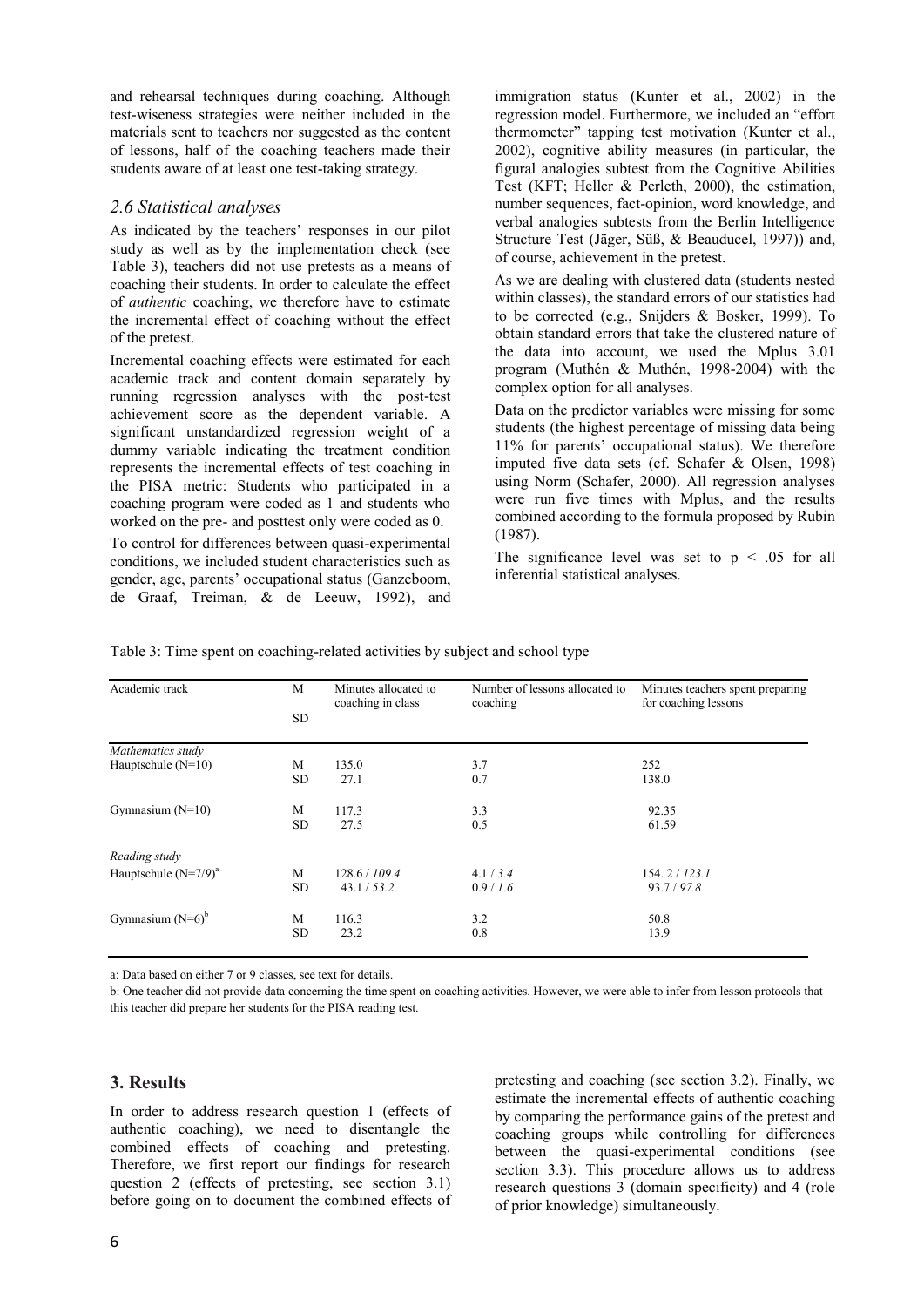## *3.1 Effects of pretesting*

#### *3.1.1 Mathematics study*

Students in both academic tracks profited slightly from taking a pretest (see Table 4). On average, Hauptschule students gained 12 points  $(d = .20)$ , while Gymnasium students gained 6 points  $(d = .11)$  on their pretest performance. However, neither of these effects was significantly different from zero.

#### *3.1.2 Reading study*

Surprisingly, mean performances decreased from preto posttest in both academic tracks (see Table 4). The mean decrease was 14 points  $(d = -17)$  for Hauptschule students and 9 points for Gymnasium students  $(d = -13)$ . Because none of the mean differences were statistically significant different from zero, we do not interpret this tendency.

## *3.2 Combined effects of pretesting and coaching*

#### *3.2.1 Mathematics study*

The combined effect of taking a pretest and being coached by the class teacher was slightly positive for both academic tracks (see Table 4). On average, Hauptschule students gained 9 points  $(d = .16)$ , while

Gymnasium students gained 24 points  $(d = .36)$  on their pretest performance. Both effects were significantly different from zero.

#### 3.2.2 Reading study

As shown in Table 4, the mean reading achievement of Hauptschule students slightly decreased by 4 points  $(d = -0.04)$  at posttest. This effect was not statistically significant. When the two classes with just 30 minutes of coaching were excluded from the analysis (the number of students dropping to 134), performance decreased by 9 points ( $d = -0.11$ ). The effect was not statistically significant. Gymnasium students who took the pretest and participated in the coaching program showed slight performance gains. Their scores improved by 12 points  $(d = .18)$ . This effect was statistically significant.

### *3.3 Incremental effects of coaching ("authentic coaching")*

#### *3.3.1 Mathematics study*

When controlling for the influence of the predictor variables on the mathematics posttest scores, the incremental effect of coaching for Hauptschule students is almost zero (the unstandardized regression weight B was 1.52, corresponding to an effect size d of -.03 standard deviations).

The incremental effect for Gymnasium students was 10.39 points on the PISA metric  $(d = .16)$ . Neither regression weight was statistically different from zero. Table 5 provides an overview of the regression analyses.

Table 4: Descriptive and inferential statistics for each quasi-experimental condition

| Academic track                 | Group (quasi-experimental condition) | Pretest                                            |           | Posttest |                                                    | d       | r    |
|--------------------------------|--------------------------------------|----------------------------------------------------|-----------|----------|----------------------------------------------------|---------|------|
|                                |                                      | M                                                  | <b>SD</b> | M        | <b>SD</b>                                          |         |      |
| Mathematics study <sup>a</sup> |                                      |                                                    |           |          |                                                    |         |      |
| Hauptschule                    | Pretest                              | 445                                                | 54        | 457      | 69                                                 | 0.20    | 0.59 |
|                                | Pretest & coaching                   | 429                                                | 59        | 438      | 69                                                 | $0.16*$ | 0.56 |
|                                | Coaching                             | No directly corresponding quasi-experimental group | $-0.03$   | 0.58     |                                                    |         |      |
| Gymnasium                      | Pretest                              | 562                                                | 64        | 568      | 62                                                 | 0.11    | 0.64 |
|                                | Pretest & coaching                   | 539                                                | 63        | 563      | 68                                                 | $0.36*$ | 0.60 |
|                                | Coaching                             | No directly corresponding quasi-experimental group |           |          | 0.16                                               | 0.61    |      |
| Reading study <sup>b</sup>     |                                      |                                                    |           |          |                                                    |         |      |
| Hauptschule                    | Pretest                              | 431                                                | 75        | 417      | 84                                                 | $-0.17$ | 0.59 |
|                                | Pretest & coaching                   | 426                                                | 81        | 422      | 93                                                 | $-0.04$ | 0.58 |
|                                | Coaching                             |                                                    |           |          | No directly corresponding quasi-experimental group | 0.07    | 0.58 |
| Gymnasium                      | Pretest                              | 566                                                | 67        | 557      | 91                                                 | $-0.13$ | 0.58 |
|                                | Pretest & coaching                   | 565                                                | 59        | 577      | 89                                                 | $0.18*$ | 0.54 |
|                                | Coaching                             |                                                    |           |          | No directly corresponding quasi-experimental group | $0.43*$ | 0.56 |

Note: d: For the effects of pretesting and of pretesting and coaching, d reflects average gain scores divided by the pooled pretest standard deviation. For the effects of coaching, d reflects the unstandardized regression weight of the dummy variable that indicates quasi-experimental conditions divided by the pooled pretest standard deviation. r: r indicates the stability of the rank ordering of students across weeks. In the "Pretest" and "Pretest & coaching" groups, r reports the correlation within each track-specific group. In the "coaching" group, r reports the correlation within each track across the "Pretest" and "Pretest & coaching" groups.

 $*_{p} < 0.05$ 

a: statistics refer to mathematics achievement

<sup>b</sup>: statistics refer to reading achievement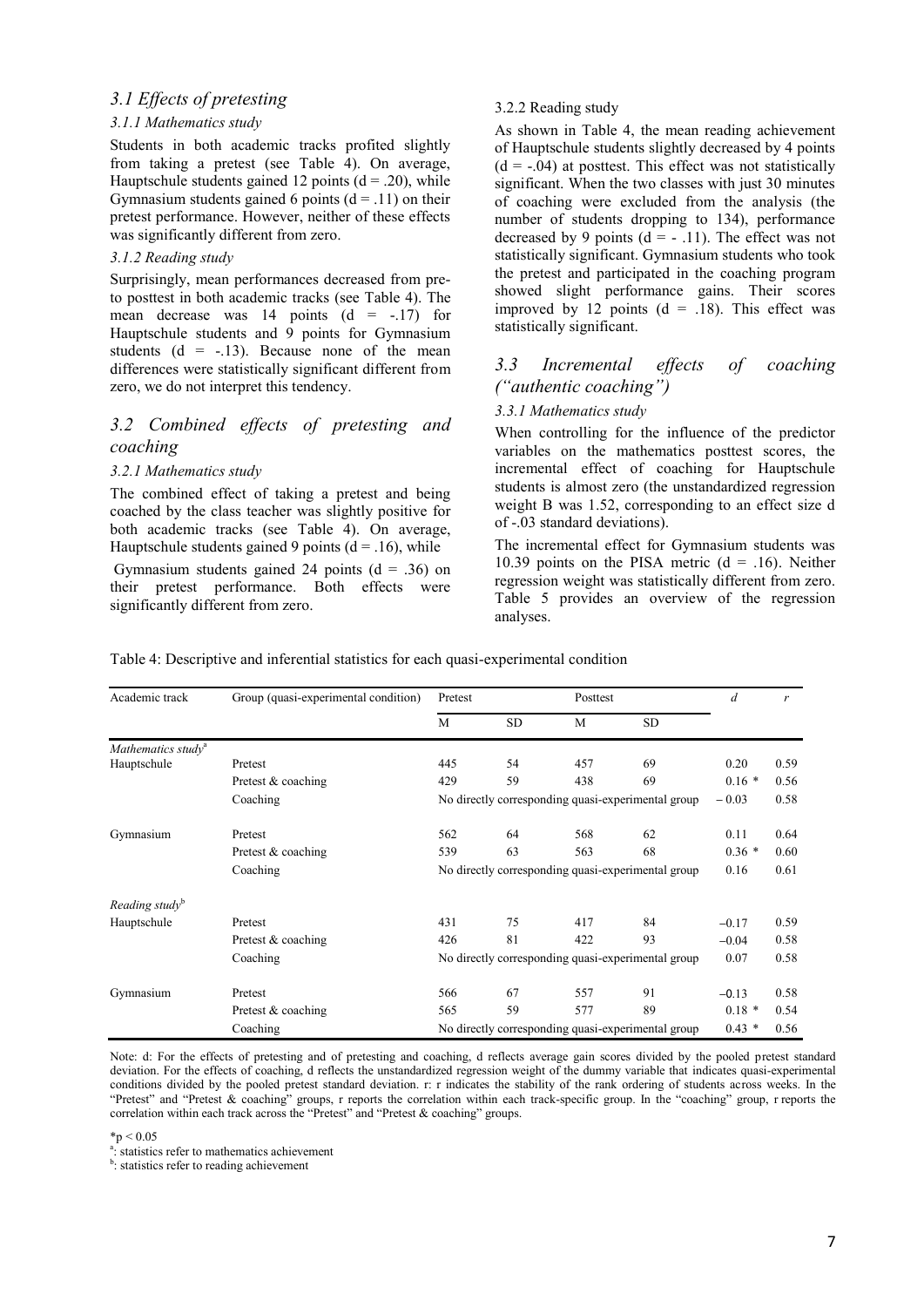#### *3.3.2 Reading study*

For Hauptschule students, coaching had a small incremental effect  $(B = 5.11, d = .07)$  that was not statistically different from zero. When the two classes with just 30 minutes of coaching were excluded from the analysis, the incremental effect decreased slightly

and was still not statistically significant ( $B = -1.8$ ,  $d =$ -.02). Authentic coaching only had a substantial (and statistically significant) incremental effect of 27.24 points on the PISA metric for Gymnasium students (d  $= .43$ ).

|  |  |  | Table 5: Unstandardized regression weights (B) for the estimation of incremental coaching effects |
|--|--|--|---------------------------------------------------------------------------------------------------|
|  |  |  |                                                                                                   |

| Predictor                                                          | Mathematics Study |         |                |         | <b>Reading Study</b> |         |                |                                                       |
|--------------------------------------------------------------------|-------------------|---------|----------------|---------|----------------------|---------|----------------|-------------------------------------------------------|
|                                                                    | Hauptschule       |         | Gymnasium      |         | Hauptschule          |         | Gymnasium      |                                                       |
|                                                                    | B                 | z       | $\overline{B}$ | z       | $\overline{B}$       | z       | $\overline{B}$ | $\mathbf{Z}% ^{T}=\mathbf{Z}^{T}\times\mathbf{Z}^{T}$ |
| Achievement at pretest                                             | 0.47              | 4.43    | 0.39           | 7.01    | 0.55                 | 7.54    | 0.60           | 9.59                                                  |
| Mathematics grade                                                  | $-1.98$           | $-0.43$ | $-9.51$        | $-2.78$ | $-0.44$              | $-0.11$ | $-8.20$        | $-1.76$                                               |
| German grade                                                       | $-1.48$           | $-0.33$ | $-5.56$        | $-1.89$ | $-11.33$             | $-2.89$ | $-9.29$        | $-1.71$                                               |
| Fact opinion                                                       | $-3.31$           | $-0.63$ | 7.61           | 2.58    | 0.77                 | 0.13    | 4.56           | 0.68                                                  |
| Number sequences                                                   | 14.12             | 2.95    | 4.41           | 1.47    | $-0.47$              | $-0.12$ | 10.80          | 2.38                                                  |
| Verbal analogies                                                   | 10.27             | 2.11    | 5.13           | 1.59    | 8.23                 | 1.48    | 10.78          | 2.58                                                  |
| Estimation                                                         | 2.76              | 0.88    | $-4.51$        | $-1.88$ | $-9.21$              | $-1.47$ | $-2.02$        | $-0.49$                                               |
| Word knowledge                                                     | 12.81             | 2.51    | 5.57           | 1.70    | $-0.41$              | $-0.07$ | 8.88           | 1.48                                                  |
| Figural analogies                                                  | 5.46              | 1.97    | 9.98           | 5.73    | 6.37                 | 1.98    | $-2.15$        | $-0.63$                                               |
| Effort thermometer                                                 | $-0.67$           | $-0.40$ | 3.31           | 3.26    | 4.77                 | 2.25    | 0.09           | 0.04                                                  |
| Gender (female = $0$ , male = $1$ )                                | 14.39             | 1.86    | 1.29           | 0.18    | $-3.01$              | $-0.51$ | $-17.19$       | $-1.89$                                               |
| Number of books at home                                            | 2.88              | 0.92    | 0.62           | 0.25    | $-3.47$              | $-1.14$ | $-6.99$        | $-2.04$                                               |
| Age                                                                | $-0.21$           | $-0.05$ | 1.83           | 0.63    | $-0.56$              | $-0.09$ | $-2.17$        | $-0.42$                                               |
| Immigration status I: first generation<br>$(=1)$ vs. others $(=0)$ | $-17.79$          | $-0.79$ | $-4.79$        | $-0.41$ | $-52.80$             | $-2.51$ | 7.22           | 0.30                                                  |
| Immigration status II: native speakers<br>$(=1)$ vs. others $(=0)$ | $-25.84$          | $-3.22$ | 14.11          | 2.06    | $-16.95$             | $-1.84$ | $-9.29$        | $-0.63$                                               |
| Parents' highest occupational status                               | 0.29              | 0.87    | 0.05           | 0.26    | 0.03                 | 0.13    | 0.08           | 0.29                                                  |
| Coaching $(=1)$ vs. pretest $(=0)$                                 | $-1.52$           | $-0.14$ | 10.39          | 1.09    | 5.11                 | 0.32    | 27.24          | 3.46                                                  |
| Regression intercepts                                              | 269.7             | 2.85    | 258.2          | 4.38    | 185.1                | 1.76    | 277.9          | 3.26                                                  |
| R <sup>2</sup>                                                     | 0.47              |         | 0.52           |         | 0.40                 |         | 0.40           |                                                       |

Note: The dependent variable in all regression analyses was achievement at posttest. All predictors were measured at pretest. B: averaged unstandardized regression weight across all five imputed data sets. z: normally distributed statistical test computed by dividing the unstandardized regression weight by the corresponding standard error (Muthén & Muthén, 1998-2004, p. 481).

#### **4. Summary of results and discussion**

What are the incremental effects of authentic coaching? According to Cohen (e.g., 1992), authentic coaching has small to medium effects across content domains for students in higher academic tracks (i.e., Gymnasium schools). In the present study, however, the mean effect of  $d = .43$  observed for Gymnasium students in the domain of reading is largely due to the students in the pretest group exhibiting an unexpected drop in performance at posttest. Authentic coaching had no incremental effects on either mathematics or reading in the lower academic track (Hauptschule).

What is the effect of pretesting? The mathematics pretest had small positive effects across academic tracks, while performance on the reading test in fact declined in both tracks. Note, however, that none of

these effects were statistically different from zero. Thus, the question of whether pretesting alone has positive effects on performance on low-stakes tests warrants further research.

To summarize our results concerning research questions 1 and 2, if it were necessary to choose between pretesting and authentic coaching, our data suggest that students – at least those in higher academic tracks – might benefit modestly from coaching

Turning to the combined effect of pretesting and authentic coaching, our results again indicate that Gymnasium students benefit more than their peers at Hauptschule: Both effects  $(d = .36$  for mathematics and  $d = .18$  for reading) were statistically significant different from zero. Students in the lower academic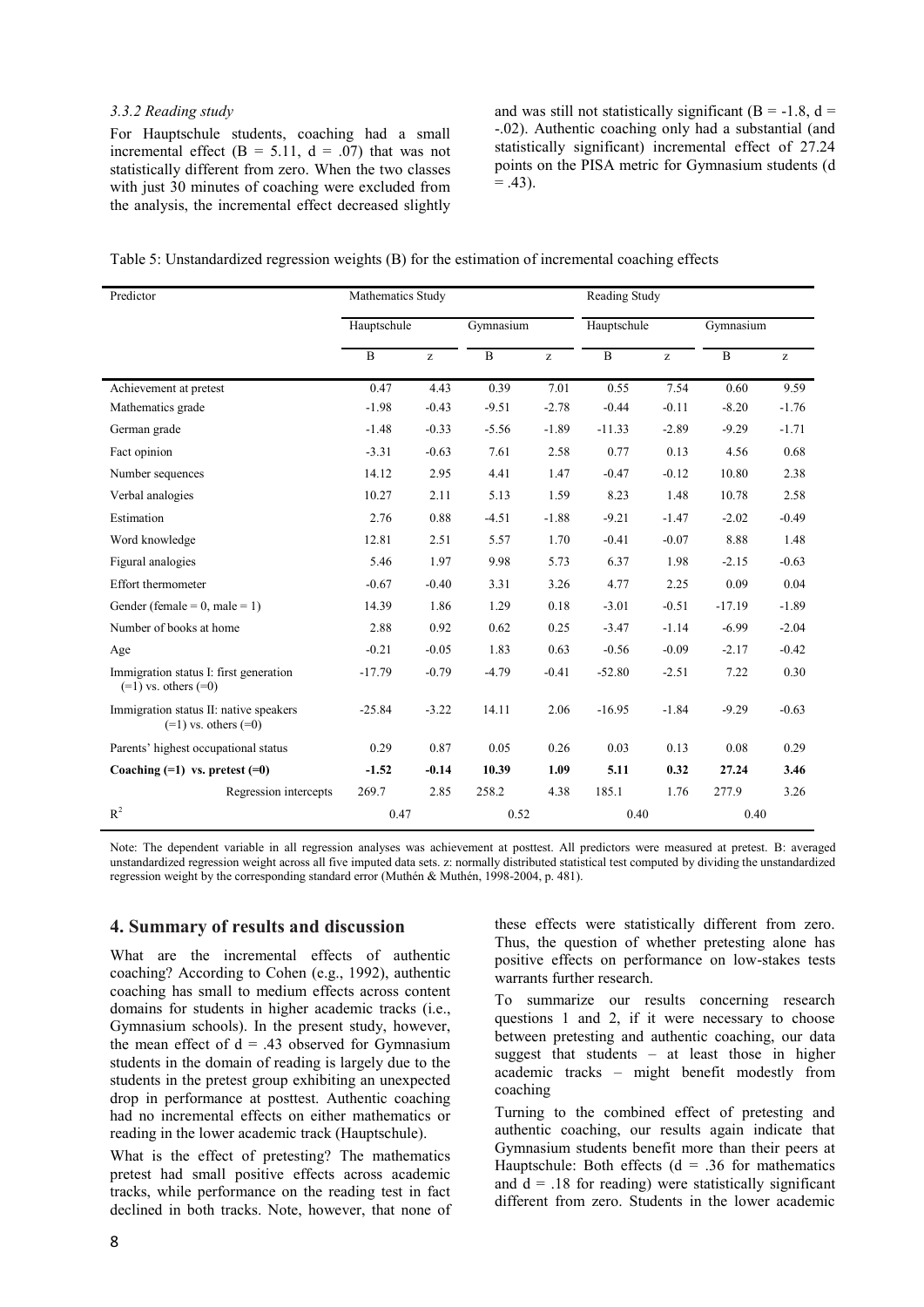track also profited from this combined treatment in the domain of mathematics  $(d = .16)$ , also significant).

How does our pattern of results for a "low-stakes" test correspond with the findings reported for high-stakes tests in published studies? The incremental effects of coaching and pretesting in high-stakes tests presented in Table 1 are slightly higher, yet comparable to the effects found in the present study (aggregated across academic tracks). Thus, the personal relevance of the test results seems to play a minor role (see also Baumert & Demmrich, 2001). Coaching in a classroom setting (e.g., for PISA) can be almost as effective as professional coaching programs (e.g., for the SAT).

What are the limitations of our study? First, the sample size was too small to isolate effective components of coaching or to identify possible moderator effects of other teacher or school characteristics. Further research with a large enough sample on the level of classes/schools is needed here. Moreover, whether or not our results hold for lowstakes tests in general remains an open question. A study by te Nijenhuis, Voskuijl, and Schijve (2001) suggests that the higher a test's loading on general intelligence, the less susceptible it is to coaching effects (see also Jensen, 1998).

What are the implications of our study for the interpretation of the PISA 2003 results? In the German PISA 2003 study, an item tapping coaching activities was included in the student questionnaire. It emerged that 26% of students had practiced for the mathematics test in some manner. However, Prenzel, Drechsel, Carstensen, and Ramm (2004) found no significant performance differences between coached and uncoached students (in either the mathematics or the reading test). This finding is in line with our results indicating that authentic test coaching alone has almost no effects on performance (with the exception of the effect for reading at Gymnasium, which is due to the unexpected decline in the performance of the control group at posttest).

Our study also shows what form *test-specific* learning and instruction may take in schools: It is only when students are administered a pretest *and* given coaching that notable positive effects on their PISA outcome are observed. One treatment alone does not guarantee success. Because the items actually employed in the PISA assessments are not publicly available (and only a few of them are released after each assessment cycle), teachers cannot easily conduct PISA pretesting. As such, we do not consider coaching to present a great threat to the validity of the PISA study.

### **Acknowledgements**

We would like to thank (in alphabetical order): Michael Becker, Irmela Buddeberg, Andrea Derichs, Carolin Guzmán, Olaf Menzel, Henriette Paschen, Charlotte Rosenbach, Steffen Sameiske, and Annika Seehausen for their valuable help during all phases of conducting this study, and Susannah Goss for editing the English text.

## **References**

- Adams, R., & Wu, M. (2002). *PISA 2000 technical report.* Paris: OECD.
- Allalouf, A., & Ben-Shakhar, G. (1998). The effect of coaching on the predictive validity of scholastic aptitude tests. *Journal of Educational Measurement, 35*(1), 31-47.
- Baumert, J., & Demmrich, A. (2001). Test motivation in the assessment of student skills: The effects of incentives on motivation and performance. *European Journal of Psychology and Education, 16*(3), 441-462.
- Becker, B. J. (1990). Coaching for the Scholastic Aptitude Test: Further synthesis and appraisal. *Review of Educational Research, 60*(3), 373-417.
- Bond, L. (1989). The effects of special preparation on measures of scholastic ability. In R. L. Linn (Ed.), *Educational Measurement* (3rd ed., pp. 429-444). New York: American Council on Education/ Macmillan.
- Bunting, B. P., & Mooney, E. (2001). The effects of practice and coaching on test results for educational selection at eleven years of age. *Educational Psychology, 21*(3), 243-253.
- Burke, E. F. (1997). A short note on the persistence of retest effects on aptitude scores. *Journal of Occupational and Organizational Psychology, 70,*  295.
- Cohen, J. (1992). A power primer. *Psychological Bulletin, 112*(1), 155-159.
- DerSimonian, R., & Laird, N. M. (1983). Evaluating the effect of coaching on SAT scores: A metaanalysis. *Harvard Educational Review, 53*(1), 1- 15.
- Flippo, R. F., Becker, M. J., & Wark, D. M. (2000). Preparing for and taking tests. In R. F. Flippo & D. C. Caverly (Eds.), *Handbook of college reading and study strategy research* (pp. 221-260). Mahwah, NJ: Lawrence Erlbaum Associates.
- Ganzeboom, H. B. G., de Graaf, P. M., Treiman, D. J., & de Leeuw, J. (1992). A standard international socio-economic index of occupational status. *Social Science Research, 21,* 1-56.
- Hasselhorn, M., & Hager, W. (2001). Kognitives Training [Cognitive training]. In D. H. Rost (Ed.), *Handwörterbuch Pädagogische Psychologie* (2nd ed., pp. 343-350). Weinheim: Psychologie Verlagsunion.
- Heller, K. A., & Perleth, C. (2000). *Kognitiver Fähigkeitstest für 4. bis 12. Klassen, Revision. Manual* [Cognitive Abilities Test for Grades 4-12, Revision, Manual]. Göttingen: Hogrefe.
- Jäger, A. O., Süß, H.-M., & Beauducel, A. (1997). *Berliner Intelligenzstruktur: Test, Form 4.*  Göttingen: Hogrefe.
- Jensen, A. R. (1998). The g factor. *The science of mental ability.* Westport: Praeger.
- Klieme, E., Neubrand, M., & Lüdtke, O. (2001). Mathematische Grundbildung: Testkonzeption und Ergebnisse [Mathematical literacy: Test conception and results]. In J. Baumert, E. Klieme,